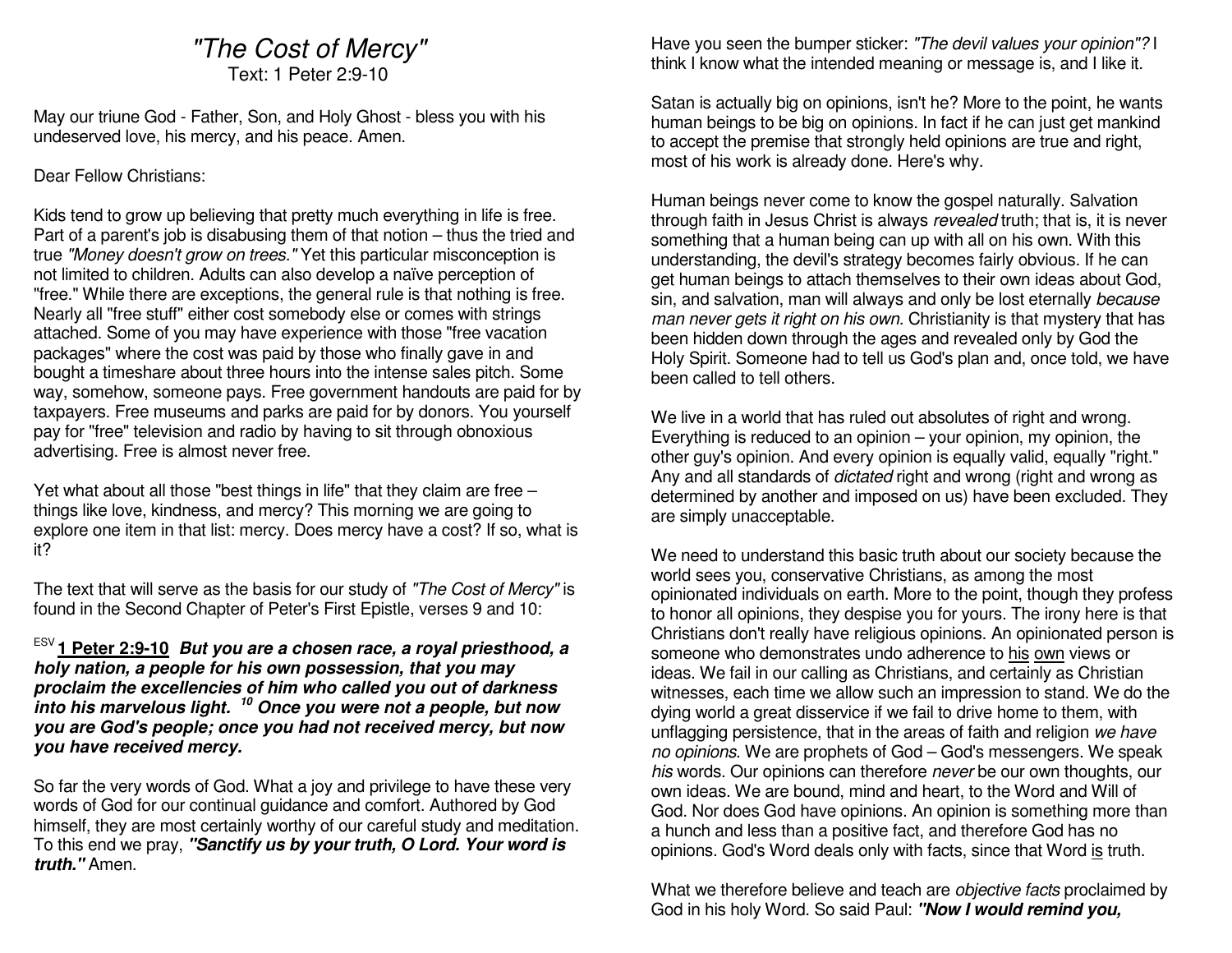**brothers, of the gospel I preached to you, which you received, in which you stand, <sup>2</sup> and by which you are being saved, if you hold fast to the word I preached to you--unless you believed in vain. <sup>3</sup> ¶ For I delivered to you as of first importance what I also received: that Christ died for our sins in accordance with the Scriptures, <sup>4</sup> that he was buried, that he was raised on the third day in accordance with the Scriptures"** (1 Corinthians 15:1-4)

Failure to simply proclaim the Word and Will of God *as God's truth and not* our own opinions brings tragedy – for ourselves, for our family, for our unbelieving neighbor. Natural man has many strange ideas about faith and salvation. The vast majority of these bizarre notions carry with them damning consequences. We examine one such area in greater detail this morning: the mercy of God. From our text we learn that God is indeed merciful, but not as the world uses and understands the term. As the world typically understands and uses the word, God is anything but merciful.

You've all had experience with this "Yes, but not that way" sort of thing before. "Is your child 'special'?" Yes, but not the way you mean it. "Does your husband play around?" Yes, if you mean golf. No if you mean something else. We encounter the same sorts of problems in the area of religion. "Is your church reformed?" Not the way the world uses the term today – even though we are named for the man through whom the Lord accomplished the Reformation. "Are you evangelical?" Again, yes, but not the way society today understands that label today.

So what about mercy? "Mercy" to our society indicates more weakness than strength. In a general way that's exactly what the world today wants, especially in their religious leaders – they want spineless cupcakes. The world rages against any Christian who will stand on the absolutes of God's Word. That is also what the world today wants in a god. They crave a god without mandates or conviction. They want a god who indulges their every whim and demand.

It is, in fact, this perverted view of God himself that has tainted mankind's perception of *mercy*. I don't need to tell you that the world believes that if there is a God, then he must be a "merciful" God. What do they mean by "merciful"? He must, in their opinion, be a God who forgives any and all who try to be "good." That works out nicely for those who thought up the notion, since most of the world's population would categorize themselves as basically good people. Has anyone ever met an unbeliever who would describe himself as "bad"? Our society lives under the illusion that God will, in the end, simply apply that spineless kind of "mercy" toward them and just let bygones be bygones.

Follow through along this line of thought and sooner or later you will have to arrive at the conclusion that God really doesn't mean what he says. Again the picture is like an indulgent parent who threatens, but never carries out the punishment. God therefore really does not mean it when he says, **"He who believes and is baptized will be saved; but he who does not believe will be damned."** (Mark 16:16) Jesus didn't really mean it when he said, **"I am the way, the truth, and the life. No one comes to the Father, except through me."** (John 14:6) So too he must have been joking or just kidding around when he foretold what he would say to the unbelievers at the final judgment: **"'Depart from Me, you cursed, into the everlasting fire prepared for the devil and his angels.'"** (Matthew 25:41) Amazingly, the world at large actually believes that if they simply choose to deny that God will render any such verdict, then God will render no such verdict.

This is the world's view of God and the mercy of God. The fact is, as the world understands the term, God is actually anything but merciful. God demands justice for sin. He demands justice for your sins, my sins, the sins of every man, woman, and child ever born. No sin is overlooked. To overlook sin would make God a liar, for he himself has pronounced a sentence of death as the penalty for sin: **"The soul that sins shall die."** (Ezekiel 18:20). Someone has to die for every sin.

This also explains why Christianity is the only world religion that works in the real world. Christianity does not promote the idea of a God who just overlooks sin; it introduces the one true God that has placed on his own Son **"the iniquity of us all."** God exacted punishment on the Innocent so that the guilty might go free. That means that for each of your sins God either punished his Son, or, rejecting that payment, he will punish you. The tragedy of hell is that no one has to go there. **"For (God) made (Jesus) who knew no sin to be sin for us, that we might become the righteousness of God in Him."** (2 Corinthians 5:21) God has already punished his Son for our sins. Not one single human being need suffer in hell. **"Believe on the Lord Jesus, and you will be saved."**

In contrast to the world's idea of mercy, our text paints quite a different picture. Far from inherently deserving of the love and mercy of God, we were less than nothing in God's eyes. We were enemies. Our text puts it this way: **"(You) once were not a people…"** and, **"(you) had not obtained mercy…"** Our text says that we had to be **"called out of darkness."** Understand these words well. Before the Holy Spirit brought saving faith into your heart, you could expect no mercy from your God. God is not merciful toward those who reject him and the Son he sent to save them. He will certainly never overlook sin.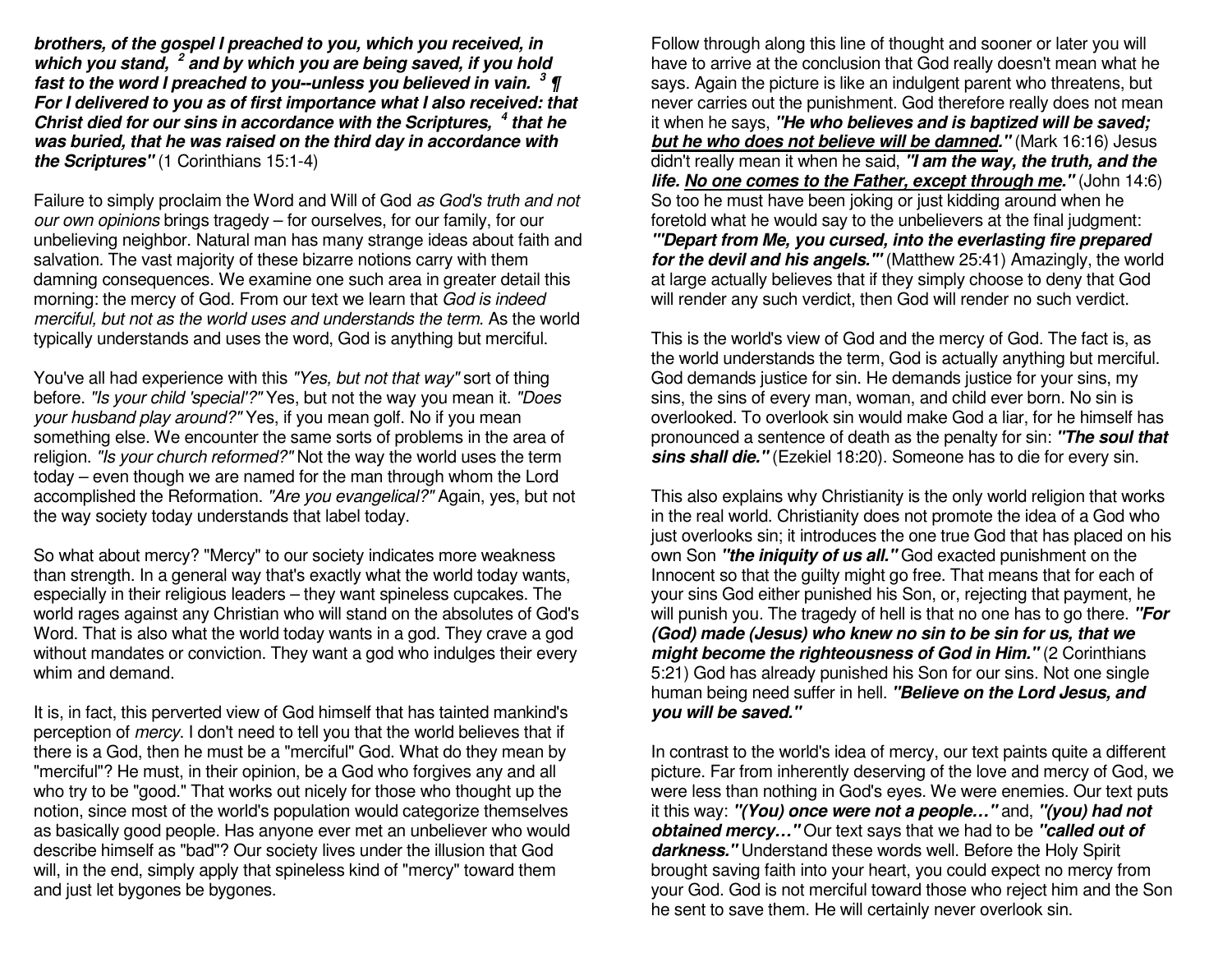The bottom line here is that the *mercy* of God can never nullify or cancel the *justice* of God. This is exactly that for which the world is hoping – and planning. They hope to find a god who does not mean what he says, does not follow through on his promises, and will not administer justice on Judgment Day. In fact it is on this notion, this man-made idea, that they gamble their eternal future. All who do so will be tragically, bitterly, and eternally disappointed.

God has shown his love and mercy to the world, but he has done so by sending his only Son to bear the punishment for sin in our place. That is the cost of mercy. Justice had to be served. Sin had to bring death. If sin could be overlooked, God would not have sent his own dear Son to suffer as he did. What an odd thought – and yet mankind is hoping against hope that God has done just that. They are gambling eternity on the idea that even if God did send his Son to suffer for man's sins, in the end he will simply overlook their sin - for no particular reason at all – just because he is "merciful."

In fact it is just here that we see the true mercy of God. God could notoverlook sin. He would have been perfectly justified in condemning the whole world because of their sin, but he could not simply ignore it. In hell each one of us would have received exactly what each one of us deserves. God showed us his mercy by offering us an escape plan: faith in his Son Jesus Christ as an acceptable substitute for perfect obedience.

These are not opinions. These are facts that God himself has revealed to us – life and death facts with eternal significance. And now God has called each one of us to repeat these revealed facts to a dying world. That's exactly what our text tells communicates when it calls us **"a chosen generation, a royal priesthood, a holy nation, His own special people."** Our life's work then is to **"proclaim the praises of Him who called us out of darkness into His marvelous light."**

The cost of God's mercy was paid by his Son. This is the simple fact the world needs to hear. Amen.

### **Scripture Readings**

ESV **Isaiah 55:6-11** "Seek the LORD while he may be found; call upon him while he is near;  $\frac{7}{1}$  let the wicked forsake his way, and the unrighteous man his thoughts; let him return to the LORD, that he may have compassion on him, and to our God, for he will abundantly pardon. <sup>8</sup> For my thoughts are not your thoughts, neither are your ways my ways, declares the LORD. <sup>9</sup> For as the heavens are higher than the earth, so are my ways higher than your ways and my thoughts than your thoughts. <sup>10</sup> "For as the rain and the snow come down from heaven and do not return there but water the earth, making it bring forth and sprout, giving seed to the sower and bread to the eater,  $1^7$  so shall my word be that goes out from my mouth; it shall not return to me empty, but it shall accomplish that which I purpose, and shall succeed in the thing for which I sent it.

ESV **Matthew 20:1-15** "For the kingdom of heaven is like a master of a house who went out early in the morning to hire laborers for his vineyard.  $2$  After agreeing with the laborers for a denarius a day, he sent them into his vineyard.  $3$  And going out about the third hour he saw others standing idle in the marketplace,  $4$  and to them he said, 'You go into the vineyard too, and whatever is right I will give you.' <sup>5</sup> So they went. Going out again about the sixth hour and the ninth hour, he did the same. <sup>6</sup> And about the eleventh hour he went out and found others standing. And he said to them, 'Why do you stand here idle all day?' <sup>7</sup> They said to him, 'Because no one has hired us.' He said to them, 'You go into the vineyard too.' <sup>8</sup> And when evening came, the owner of the vineyard said to his foreman, 'Call the laborers and pay them their wages, beginning with the last, up to the first.'  $9$  And when those hired about the eleventh hour came, each of them received a denarius.  $10$  Now when those hired first came, they thought they would receive more, but each of them also received a denarius. <sup>11</sup> And on receiving it they grumbled at the master of the house, <sup>12</sup> saying, 'These last worked only one hour, and you have made them equal to us who have borne the burden of the day and the scorching heat.' <sup>13</sup> But he replied to one of them, 'Friend, I am doing you no wrong. Did you not agree with me for a denarius? <sup>14</sup> Take what belongs to you and go. I choose to give to this last worker as I give to you. <sup>15</sup> Am I not allowed to do what I choose with what belongs to me? Or do you begrudge my generosity?'